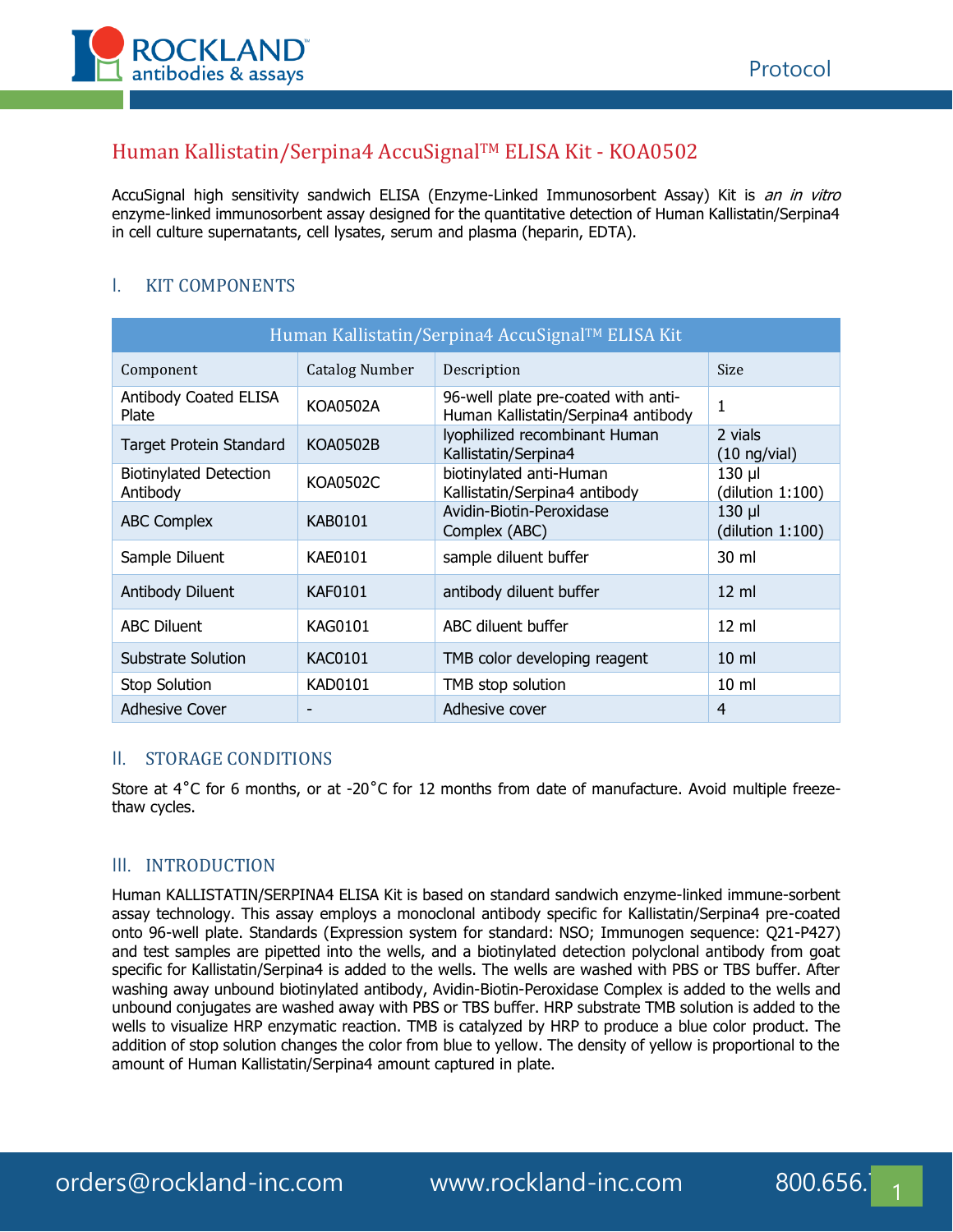

## IV. REQUIRED EQUIPMENT AND REAGENTS

- Microplate reader in standard size
- Automated plate washer
- Adjustable pipettes and pipette tips
- Clean tubes and Eppendorf tubes
- Washing buffer (neutral PBS or TBS)
	- o Preparation of 0.01M TBS:
		- Add 1.2g Tris, 8.5g NaCl; 450μl of purified acetic acid or 700μl of concentrated hydrochloric acid to 1000 ml distilled water and adjust pH to 7.2-7.6. Finally, adjust the total volume to 1L.
	- o Preparation of 0.01 M PBS: Add 8.5 g sodium chloride, 1.4 g Na<sub>2</sub>HPO<sub>4</sub> and 0.2 g NaH<sub>2</sub>PO<sub>4</sub> to 1000 ml distilled water and adjust pH to 7.2-7.6. Finally, adjust the total volume to 1L.

## V. GENERAL CONSIDERATIONS

Please read the following instructions before starting the experiment.

- To inspect the validity of experimental operation and the appropriateness of sample dilution proportions, pilot experiment using standards and a small number of samples is recommended.
- The TMB Color Developing agent is colorless and transparent before using, contact us if it is not the case.
- Before using the Kit, briefly spin down the vials.
- For statistical reasons, we recommend both standard and samples should be assayed with a minimum of two replicates (duplicates).
- Do not let 96-well plate to dry, this will inactivate active components on plate.
- Avoid cross contamination of samples or reagents by changing tips between sample, standard and reagent additions.
- Do not mix or substitute reagents or materials from other kit lots or vendors.
- In order to avoid marginal effect of plate incubation due to temperature difference (reaction may be stronger in the marginal wells), it is suggested that the diluted ABC and TMB solution be prewarmed in 37℃ for 30 min before using.

## VI. SANDWICH ELISA PROTOCOL

#### A. Sample Preparation

Store samples to be assayed within 24 hours at 2-8°C. For long-term storage, aliquot and freeze samples at -20°C. Avoid repeated freeze-thaw cycles.

• **Serum:**

Allow the serum to clot in a serum separator tube (about 4 hours) at room temperature. Centrifuge at approximately 1000 X g for 15 min. Analyze the serum immediately or aliquot and store at -20°C.

#### • **Cell Lysates:**

Lyse cells making sure there are no visible cell sediments. Centrifuge the lysates at approximately 10000xg for 5mins. Collect the supernatant.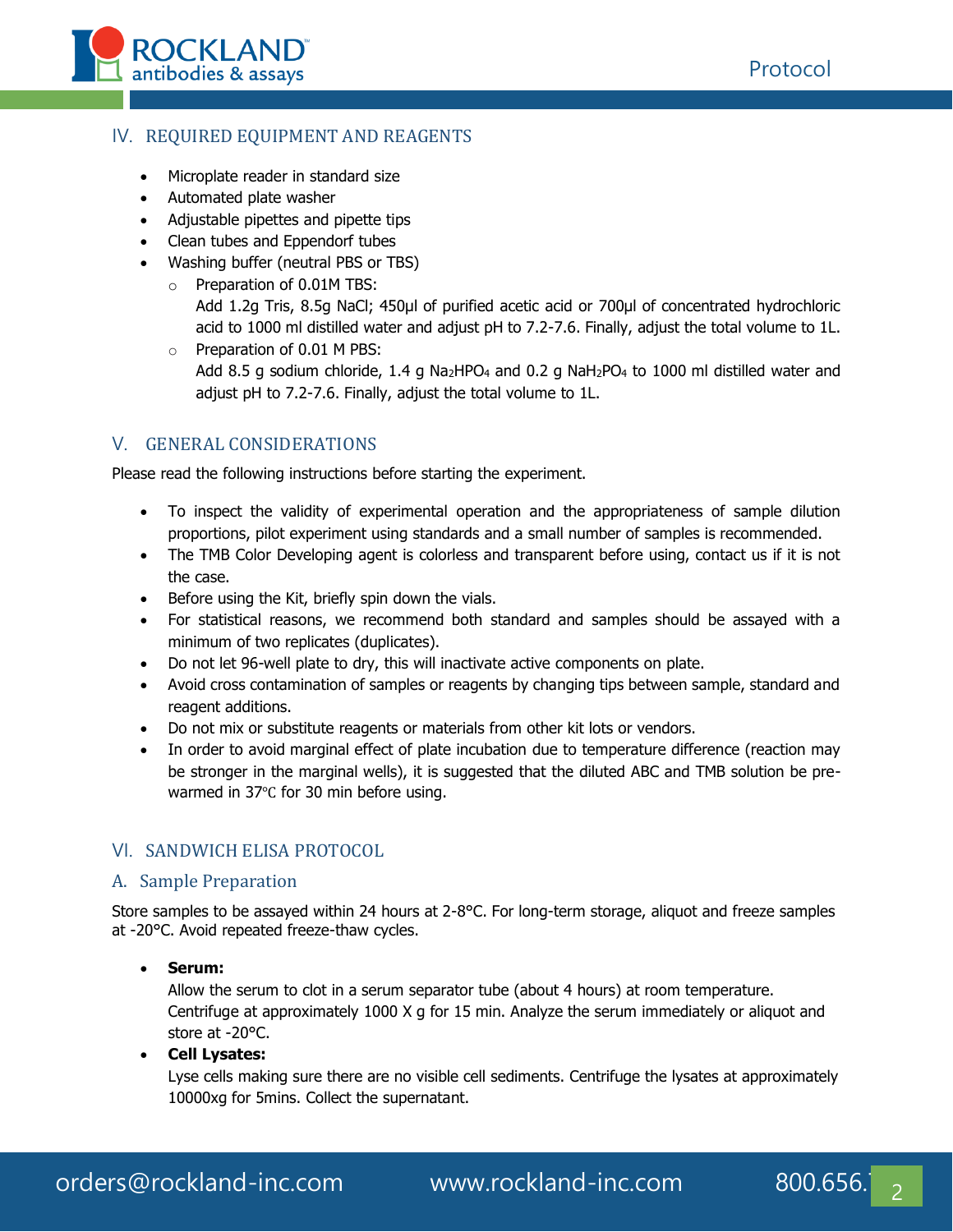

#### • **Cell culture supernatants:**

Remove particulates by centrifugation, assay immediately or aliquot and store at -20°C.

• **Plasma:**

Collect plasma using heparin or EDTA as an anticoagulant. Centrifuge for 15 min at 1000 x g within 30 min of collection. Assay immediately or aliquot and store samples at -20°C.

• Note: it is important to only use the anticoagulants listed above to treat the plasma. Other anticoagulants could block the antibody binding site.

### B. Sample Dilution

Please note that levels of the target protein may vary between different samples. Estimation of the concentration of a target protein in the sample and the optimal dilution factors for each sample must be determined by the investigator. The diluted target protein concentration should fall near the middle of the linear regime in the standard curve. Sample diluent buffer should be used for dilution of samples.

Following are the suggested guidelines for sample dilution. **The samples must be mixed well with the diluent buffer**.

• **High target protein concentration (100000pg/ml-1000000pg/ml)**

The working dilution should be 1:100. For example, add 1μl sample into a tube with 99μl sample diluent buffer.

- **Medium target protein concentration (10000pg/ml-100000pg/ml)** The working dilution should be 1:10. For example, add 10μl sample into a tube with 90μl sample diluent buffer.
- **Low target protein concentration (156pg/ml-10000pg/ml)** The working dilution should be 1:2. For example, add 50μl sample into a tube with 50μl sample diluent buffer.
- **Very Low target protein concentration (0pg/ml-156pg/ml)** No dilution necessary, or the working dilution should be 1:2.

## C. Reagent Preparation

## Reconstitution of the Human Kallistatin/Serpina4 standard:

Human Kallistatin/Serpina4 standard solution should be prepared no more than 2 hours prior to the experiment. Two vials of Kallistatin/Serpina4 standard (10ng/vial) are provided with each kit. Use one vial/experiment.

- For preparation of 10,000pg/ml of Human Kallistatin/Serpina4 standard solution, add 1ml sample diluent buffer into one vial, keep the vial at room temperature for 10 min and mix thoroughly.
- Label tubes 1-8. Tube#1-10000pg/mL, Tube#2-5000pg/mL, Tube#3-2500pg/mL, Tube#4- 1250pg/mL, Tube#5-625pg/mL, Tube#6-312.5pg/mL, Tube#7-156.25pg/mL, Tube#8-0pg/mL blank sample diluent buffer.
- To generate standard #1, pipette 1000µL of reconstituted stock into tube#1.
- Pipette 300ul of the sample diluent buffer into tubes 2-7.
- Transfer 300 $\mu$ I from tube  $\#1$  into tube  $\#2$  and mix thoroughly.
- Transfer 300 $\mu$ I from tube #2 into tube #3 and mix thoroughly, continue further serial dilutions through tube#7.

**Note:** The standard solutions are best used within 2 hours. The 10,000pg/ml standard solution should be stored at 4°C for up to 12 hours, or at -20°C for up to 48 hours. Avoid repeated freeze-thaw cycles.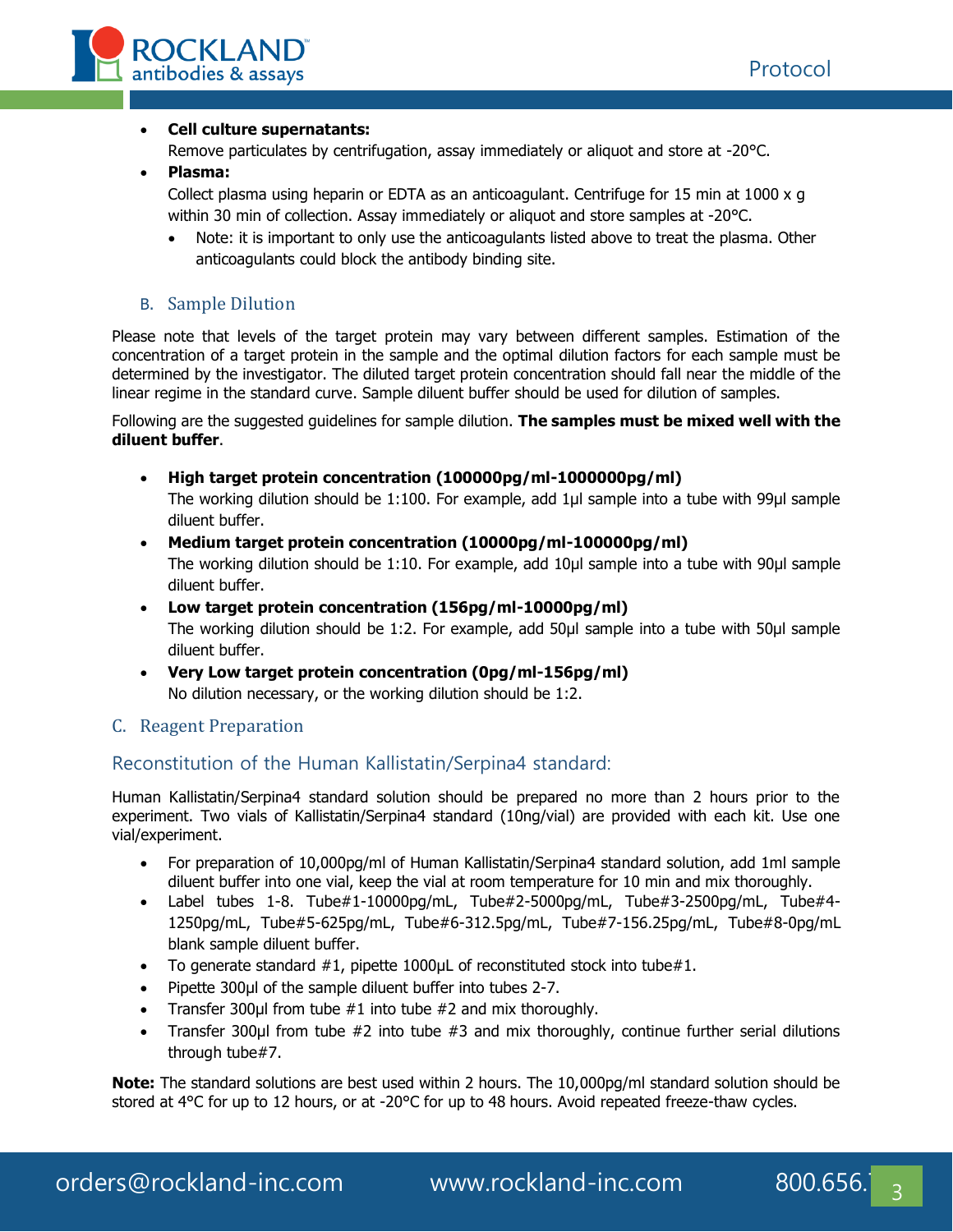

## Preparation of biotinylated anti-Human Kallistatin/Serpina4 antibody working solution:

The solution should be prepared no more than 2 hours prior to the experiment.

- The total volume should be 0.1ml/well x (the number of wells). Prepare 100-200μl more of the solution than the total volume required to compensate for pipetting errors.
- Biotinylated anti-Human Kallistatin/Serpina4 antibody should be diluted 1:100 with the antibody diluent buffer and mixed thoroughly. For example, add 1μl Biotinylated Anti-Human Kallistatin/Serpina4 antibody to 99μl antibody diluent buffer.

### Preparation of Avidin-Biotin-Peroxidase Complex (ABC) working solution:

The solution should be prepared no more than 1 hour prior to the experiment.

- The total volume should be: 0.1 ml/well x (the number of wells). Prepare 0.1-0.2 ml more of the solution than total volume required.
- Avidin-Biotin-Peroxidase Complex (ABC) should be diluted 1:100 with the ABC dilution buffer and mixed thoroughly. For example, add 1μl ABC to 99μl ABC diluent buffer.

#### D. Assay Procedure

ABC working solution and TMB substrate reagent should be warmed at 37°C for 30 min prior to use. Samples and reagents should be mixed thoroughly and evenly after dilution. A standard curve for Kallistatin/Serpina4 detection should be prepared for each experiment. It is recommended to determine sample fold dilution by simple estimation of Kallistatin/Serpina4 amount in the samples.

- 1. Aliquot 100μl per well of each Human Kallistatin/Serpina4 standard (10000pg/ml, 5000pg/ml, 2500pg/ml, 1250pg/ml, 625pg/ml, 312.5pg/ml, and 156.25pg/ml) into pre-coated 96-well plate. Add 100μl of the sample diluent buffer into control wells. Add 100μl of diluted sample (Human cell culture supernatants, cell lysates, serum, plasma {heparin, EDTA} into appropriate wells). See "Sample Dilution" above for details. **It is recommended to assay all standards, controls and samples in duplicate.**
- 2. Seal the plate with provided adhesive plastic cover and incubate at 37°C for 90 min.
- 3. Remove the cover and discard the solution. Invert the plate and blot it against clean paper towels or other absorbent material. Do NOT let the wells dry completely at any time.
- 4. Add 100μl of biotinylated anti-Human Kallistatin/Serpina4 antibody working solution to each well, seal the plate with adhesive plastic cover and incubate at 37°C for 60 min.
- 5. Discard the solution and wash the plate 3 times with 0.01M TBS or 0.01M PBS (wash buffer) and each time let washing buffer stay in the wells for ~1 min. Wash by filling each well with 300µl of wash buffer using a multi-channel pipette or auto washer. Complete removal of liquid at each step is essential to good performance. (Note: for automated washing, aspirate all wells and wash THREE times with PBS or TBS buffer, overfilling the wells with PBS or TBS buffer). After the last wash, remove any remaining wash buffer by aspirating or decanting. Invert the plate and blot it against clean paper towels or other absorbent material.
- 6. Add 100μl of ABC working solution to each well, seal the plate and incubate at 37°C for 30 min.
- 7. Wash plate 5 times with 0.01M TBS or 0.01M PBS as described in step 5.
- 8. Add 90µl of TMB substrate reagent to each well, seal the plate and incubate for 25-30 min at 37°C in the dark. (Note: the optimal incubation time should be determined by the end user).
- 9. Add 100μl of stop solution to each well. The color will change to yellow immediately.
- 10. Read at 450 nm in a microplate reader within 30 min after adding the stop solution.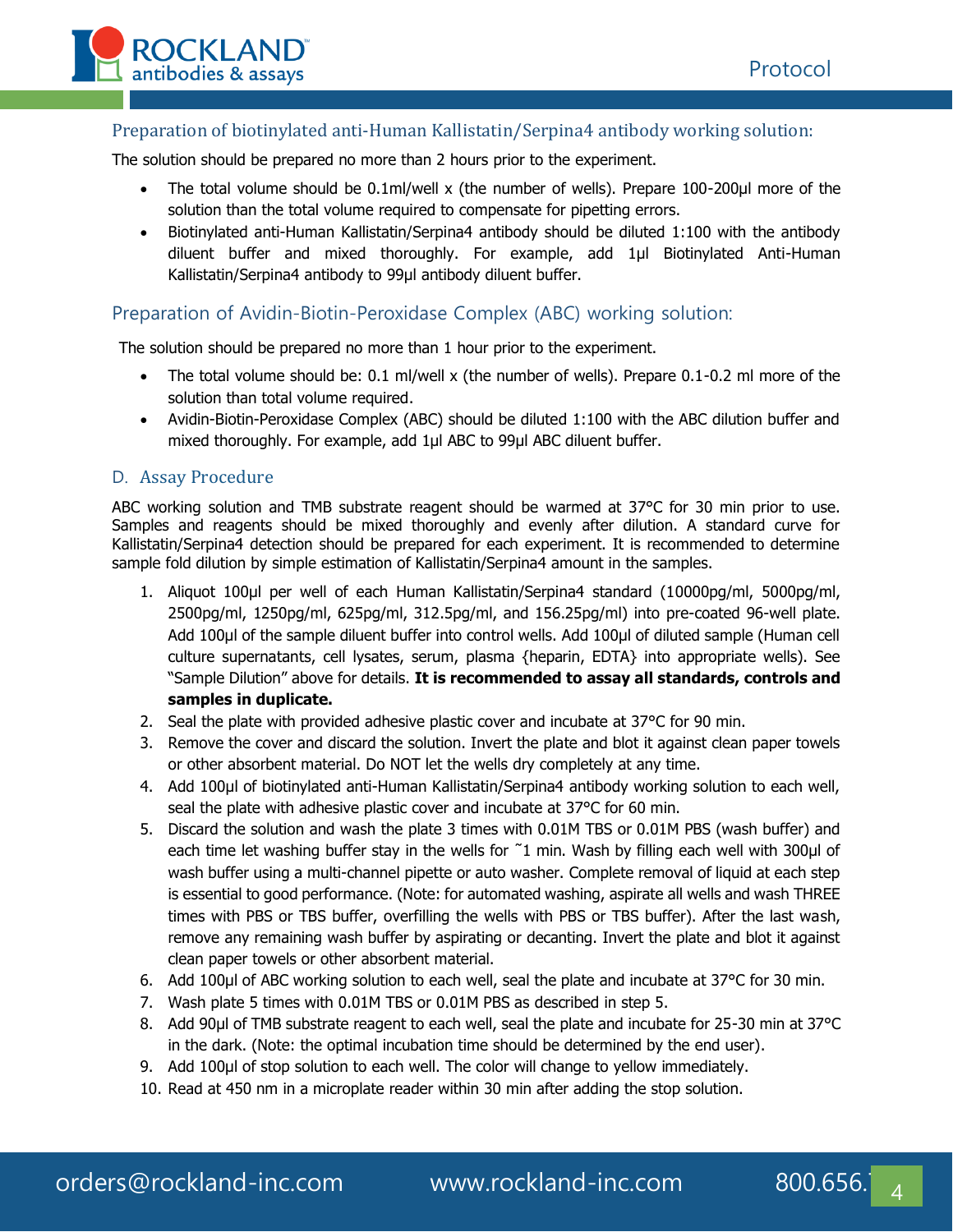

### **Calculations**

For calculations, (the relative O.D.450) = (the O.D.450 of each well) – (the O.D.450 of Zero well). The standard curve can be plotted as the relative O.D.450 of each standard solution (Y) vs. the respective concentration of the standard solution (X). The Human Kallistatin/Serpina4 concentration of the samples can be interpolated from the standard curve.

**Note:** if the samples measured were diluted, multiply the concentrations obtained from interpolation by the dilution factor.

#### VII. DATA OBTAINED FROM Human Kallistatin/Serpina4

| <b>Concentration (pg/ml)</b> |       | 156   | 312 | 625                                                                                | 1250 | 2500  | 5000  | 10000 |
|------------------------------|-------|-------|-----|------------------------------------------------------------------------------------|------|-------|-------|-------|
| $\overline{O}$ .D            | 0.009 | 0.143 |     | $\begin{array}{ c c c c c c c c } \hline 0.259 & 0.514 & 0.832 \hline \end{array}$ |      | 1.334 | 1.850 | 2.719 |

(TMB reaction incubation at 37°C for 25-30min)

#### VIII.Human Kallistatin/Serpina4 ACCUSIGNALTM ELISA KIT STANDARD CURVE



This standard curve was generated for demonstration purpose only (A standard curve must be run with each assay).

| Range                   | 156pg/ml-10000pg/ml                                                   |
|-------------------------|-----------------------------------------------------------------------|
| <b>Sensitivity</b>      | $<$ 10pg/ml                                                           |
| <b>Specificity</b>      | Natural and recombinant Human Kallistatin/Serpina4                    |
| <b>Cross-reactivity</b> | There is no detectable cross-reactivity with other relevant proteins. |

#### INTRA AND INTER ASSAY PRECISION

**Intra-Assay Precision** (Precision within an assay): Three samples of known concentration were tested on one plate to assess intra-assay precision.

**Inter-Assay Precision** (Precision between assays): Three samples of known concentration were tested in separate assays to assess inter-assay precision.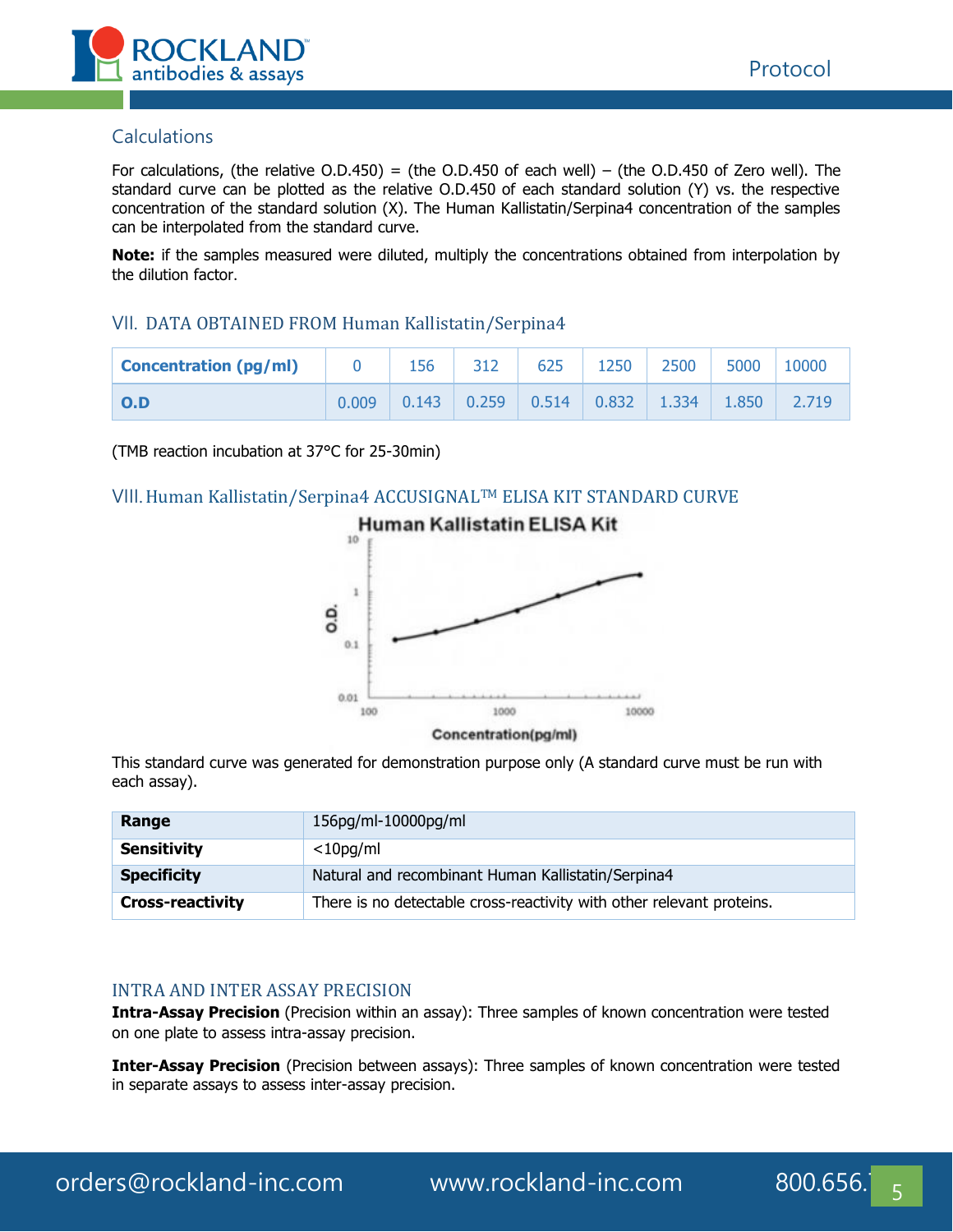

|                           | <b>Intra-Assay Precision</b> |       |        | <b>Inter-Assay Precision</b> |       |        |
|---------------------------|------------------------------|-------|--------|------------------------------|-------|--------|
| <b>Sample</b>             |                              |       | 3      |                              |       | 3      |
| N                         | 16                           | 16    | 16     | 24                           | 24    | 24     |
| Mean(pg/ml)               | 242                          | 1648  | 4379   | 232                          | 1601  | 4027   |
| <b>Standard deviation</b> | 11.37                        | 95.58 | 214.57 | 12.76                        | 94.45 | 249.67 |
| CV(% )                    | 4.7                          | 5.8   | 4.9    | 5.5                          | 5.9   | 6.2    |

### IX. ASSAY SUMMARY

- Prepare all reagents, samples and standards as instructed.
- Add standards or samples to each well used. Incubate the plate at 37°C for 90 min. Do not wash.
- Add prepared biotinylated antibody to each well. Incubate the plate at 37°C for 60 min. Wash plate 3 times with 0.01M TBS or PBS.
- Add prepared ABC working solution. Incubate the plate at 37°C for 30 min. Wash plate 5 times with 0.01M TBS or TBS.
- Add TMB developing reagent to each well. Incubate the plate at 37°C in dark for 25-30 min.
- Add TMB stop solution. Read at 450nm.

## X. TROUBLESHOOTING

#### Weak or No Signal

| <b>Possible Cause</b>                                                                     | <b>Solution</b>                                                                                                       |  |  |
|-------------------------------------------------------------------------------------------|-----------------------------------------------------------------------------------------------------------------------|--|--|
| Problem with the standard                                                                 | Use new sample<br>Check that the standard is appropriately handled                                                    |  |  |
| Incubation time too short                                                                 | Follow the exact guidelines for incubation time (If the<br>problem persists, try incubating samples at 4°C overnight) |  |  |
| Incubation temperature too low                                                            | Ensure incubations are done at correct temperature<br>Before proceeding                                               |  |  |
| Incompatible sample type                                                                  | Use sample that the assay is known to detect as a positive<br>control (Include such control in your experiment)       |  |  |
| Incompatible assay buffer                                                                 | Ensure assay buffer is compatible with the target of<br>interest                                                      |  |  |
| Target present below detection limit                                                      | Decrease dilution factor or concentrate samples                                                                       |  |  |
| Incorrect/Insufficient/No substrate                                                       | Check the substrate identity<br>Increase concentration or amount of substrate                                         |  |  |
| Antibody stored at 4°C for several<br>weeks or subjected to repeat freeze-<br>thaw cycles | Use fresh aliquot of antibody that has been stored at<br>-20°C or below                                               |  |  |
| Incorrect reagents added/ prepared;<br>Missing reagents                                   | Check protocol, ensure correct reagents are added in<br>proper order and prepared to correct concentrations           |  |  |
| Expired/Contaminated reagents                                                             | Prepare fresh/uncontaminated reagents                                                                                 |  |  |
| Enzyme inhibitor present                                                                  | Avoid sodium azide in HRP reactions                                                                                   |  |  |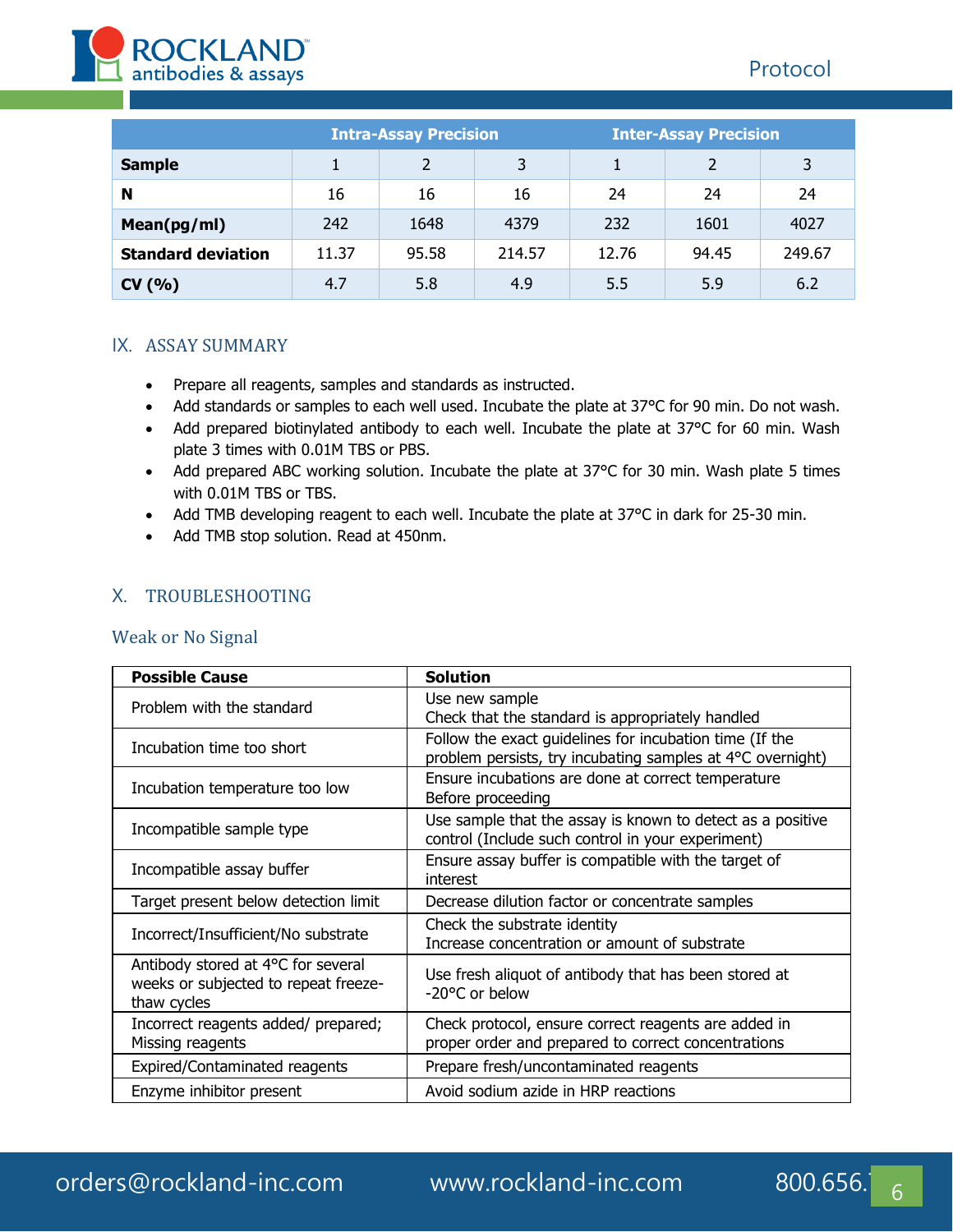

| Incorrect storage of components                 | Check storage conditions for the kit (Kit need to be stored<br>at $4^{\circ}$ C)                                                  |  |  |
|-------------------------------------------------|-----------------------------------------------------------------------------------------------------------------------------------|--|--|
| Excessive plate washing                         | Gently pipette wash buffer (manual method)<br>Ensure correct pressure (automatic wash system)                                     |  |  |
| Wells dry out                                   | Cover plate using adhesive cover at all incubation times                                                                          |  |  |
| Plate read at incorrect detection<br>wavelength | Use recommended wavelength/filter<br>Ensure plate reader is set correctly for substrate used                                      |  |  |
| Slow color development                          | Prepare substrate immediately before use<br>Allow longer incubation time<br>Ensure stock solution is unexpired and uncontaminated |  |  |

# Saturated Signal

| <b>Possible Cause</b>                        | <b>Solution</b>                                                                                                                                                                                          |
|----------------------------------------------|----------------------------------------------------------------------------------------------------------------------------------------------------------------------------------------------------------|
| High sample concentration                    | Use higher sample dilutions (Determine the optimal<br>dilutions by titration assay)                                                                                                                      |
| Excessive substrate                          | Decrease concentration or amount of substrate: The<br>substrate provided with the ELISA kit might require<br>further dilution                                                                            |
| Substrate color changed before use           | Prepare substrate immediately before use                                                                                                                                                                 |
| Non-specific antibody binding                | Use affinity-purified antibody and preferably one that is<br>pre-adsorbed.                                                                                                                               |
| Incubation time too long                     | Follow the exact guidelines (If the problem persists, try<br>incubating samples at 4°C overnight)                                                                                                        |
| Excessive antibody                           | Repeat the assay with lower antibody concentrations to<br>find the optimal one for your experiment                                                                                                       |
| Contaminated buffers or HRP                  | Prepare and use fresh buffers                                                                                                                                                                            |
| Insufficient washing                         | Follow the exact guidelines<br>At the end of each washing step, flick the plate over a<br>sink and dry the plate on a paper towel                                                                        |
| Plate adhesive cover not used or re-<br>used | During incubations, cover plates with adhesive cover.<br>Use a fresh cover every time the used cover is removed<br>from the plate                                                                        |
| Plate read at incorrect wavelength           | Use recommended wavelength/filter<br>Ensure plate reader is set correctly for the substrate used                                                                                                         |
| Excess time before plate reading             | Read your plate within 30 minutes after adding the<br>substrate (If the reading is not performed within this time<br>frame, add a stopping solution after sufficient color is<br>developed in the plate) |

# High Background

| <b>Possible Cause</b> | <b>Solution</b>                                                                                                                       |
|-----------------------|---------------------------------------------------------------------------------------------------------------------------------------|
| Insufficient washing  | Follow the exact quidelines<br>At the end of each washing step, flick the plate over a sink and<br>pat dry the plate on a paper towel |
| Excessive antibody    | Repeat the assay with lower antibody concentrations to find the<br>optimal one for your experiment                                    |
| Excessive substrate   | Decrease concentration or amount of substrate                                                                                         |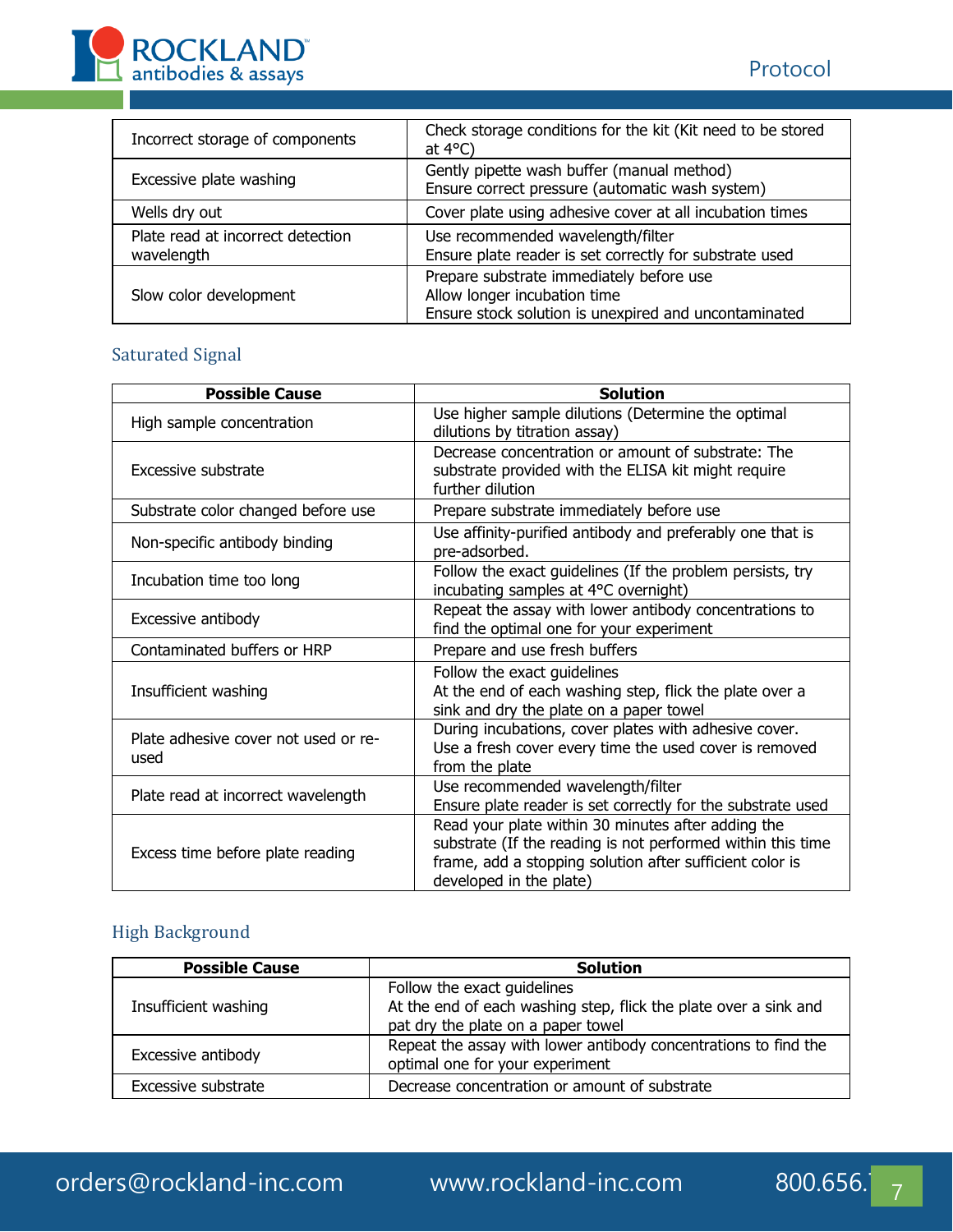

| Cross reactivity                                       | Run appropriate controls                                                                                                                                                                              |
|--------------------------------------------------------|-------------------------------------------------------------------------------------------------------------------------------------------------------------------------------------------------------|
| Non-specific antibody binding                          | Use affinity-purified antibody and preferably one that is pre-<br>adsorbed                                                                                                                            |
| Insufficient Tween in buffers                          | Use PBS or TBS containing 0.05% Tween                                                                                                                                                                 |
| Suboptimal salt concentration<br>in washing buffer     | Optimize salt concentration as high concentration can reduce<br>non-specific interactions                                                                                                             |
| Incubation temperature too<br>high                     | Optimize incubation temperature for your assay (antibodies bind<br>optimally at very specific temperature)                                                                                            |
| Reagents were not mixed<br>properly                    | Thoroughly mix all reagents and samples before pipetting<br>solutions into wells                                                                                                                      |
| Blanks contaminated with<br>samples                    | Change pipette tips when switching between blanks and<br>samples                                                                                                                                      |
| Sample contaminated with<br>enzymes                    | Test samples with substrate alone to check for contaminating<br>enzymes                                                                                                                               |
| Contaminated TMB substrate                             | Use a clean container to check that the substrate in not<br>contaminated (TMB substrate should be clear and colorless<br>before adding to wells)                                                      |
| Substrate exposed to light                             | Carry out substrate incubation in dark                                                                                                                                                                |
| Evaporation of solution from<br>well during incubation | Always incubate with a cover on the plate                                                                                                                                                             |
| Incubation time too long                               | Follow the exact guidelines for incubation times (If the problem<br>persists, try incubating samples at 4°C overnight)                                                                                |
| Incorrect standard curve<br>dilutions                  | Check pipetting techniques<br><b>Check calculations</b>                                                                                                                                               |
| Unstopped color development                            | Use Stopping solution to prevent over-development                                                                                                                                                     |
| Excessive time lapsed before<br>plate reading          | Read your plate within 30 minutes after adding the substrate (If<br>the reading is not performed within this time frame, add a<br>stopping solution after sufficient color is developed in the plate) |
| Incorrect plate reading setting                        | Use recommended wavelength/filter<br>Ensure plate reader is set correctly for the substrate used                                                                                                      |

# Low Sensitivity

| <b>Possible Cause</b>                                  | <b>Solution</b>                                                                                                                                                                         |  |  |
|--------------------------------------------------------|-----------------------------------------------------------------------------------------------------------------------------------------------------------------------------------------|--|--|
| Improper storage of ELISA kit                          | Store all reagents as recommended                                                                                                                                                       |  |  |
| Insufficient target                                    | Reduce sample dilution or concentrate sample                                                                                                                                            |  |  |
| Inactive substrate                                     | Ensure reporter enzyme has the expected activity                                                                                                                                        |  |  |
| Insufficient substrate                                 | Increase concentration or amount of substrate                                                                                                                                           |  |  |
| Incompatible sample type                               | Include positive control in your experiment                                                                                                                                             |  |  |
| Interfering ingredients in buffers<br>and sample       | Check reagents for any interfering chemicals, e.g. sodium<br>azide in antibodies inhibit HRP enzyme; EDTA used as anti-<br>coagulant for plasma collection inhibits enzymatic reactions |  |  |
| Mixing or substituting reagents<br>from different kits | Avoid mixing components from different kits                                                                                                                                             |  |  |
| Incorrect plate reading setting                        | Use recommended wavelength/filter<br>Ensure plate reader is set correctly for the substrate used                                                                                        |  |  |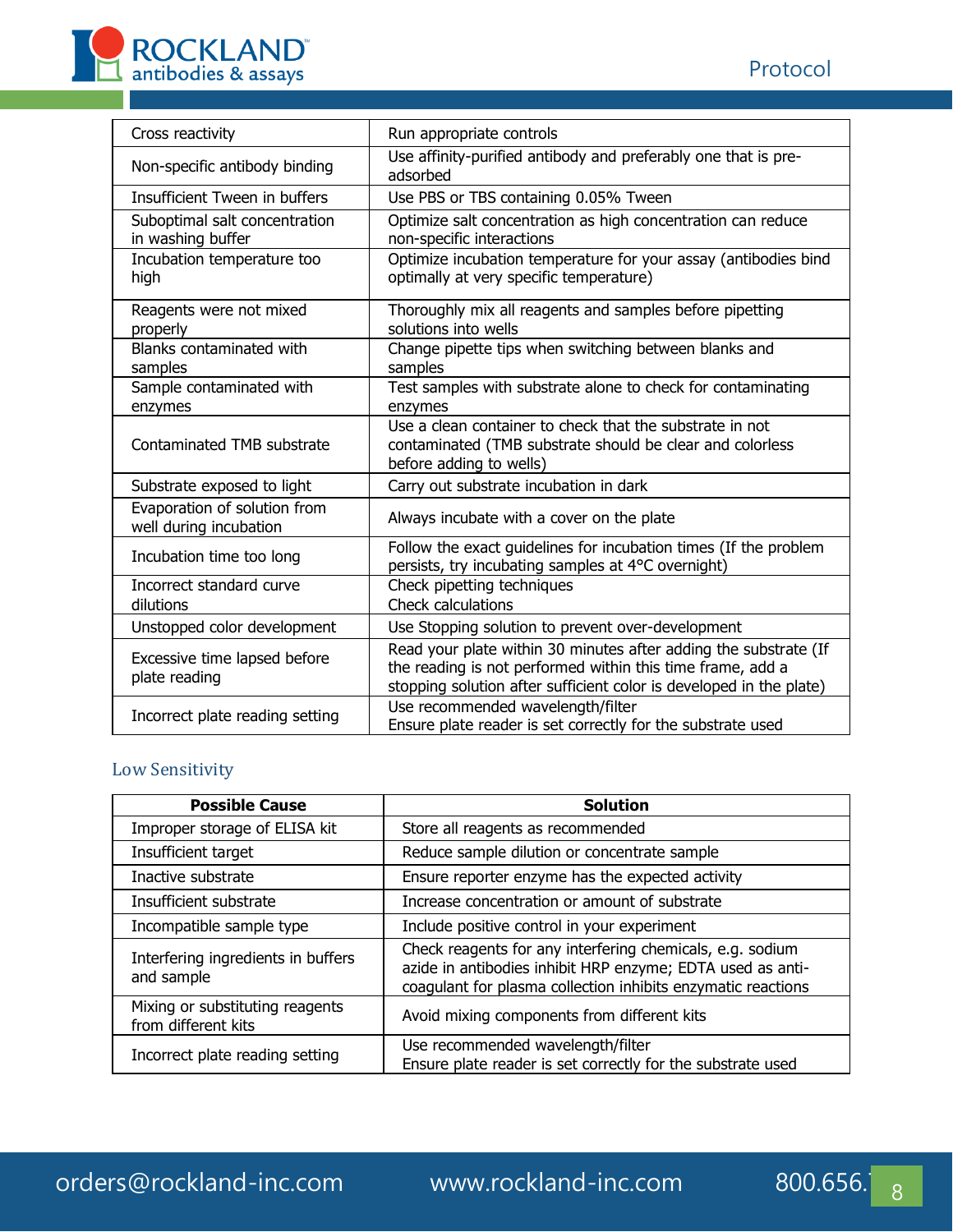

# Poor Standard Curve Generation

| <b>Possible Cause</b>            | <b>Solution</b>                                              |
|----------------------------------|--------------------------------------------------------------|
| Improper standard solution       | Confirm dilutions are done correctly                         |
|                                  | Prepare new standard curve as appropriate                    |
| Standard improperly              | Briefly spin vial before opening                             |
| reconstituted                    | Inspect for undissolved material after reconstituting        |
|                                  | Store and handle standard as recommended                     |
| Standard degraded                | Prepare standards no more than two hours before use          |
| Pipetting error                  | Use calibrated pipettes and proper pipetting technique       |
|                                  | Follow the exact guidelines                                  |
| Insufficient washing             | At the end of each washing step, flick the plate over a sink |
|                                  | and pat dry the plate on a paper towel                       |
| Poorly mixed reagents            | Thoroughly mix reagents                                      |
| Plates stacked during incubation | Keep plates separated if not using rotating plates           |

# Poor Replicate Data

| <b>Possible Cause</b>                                                            | <b>Solution</b>                                                                                                                                |
|----------------------------------------------------------------------------------|------------------------------------------------------------------------------------------------------------------------------------------------|
| Bubbles in wells                                                                 | Ensure no bubbles are present prior to reading the plate                                                                                       |
| Insufficient washing of wells                                                    | Carefully wash wells<br>Check that all ports of the plate washer are unobstructed                                                              |
| Incomplete reagent mixing                                                        | Ensure all reagents are mixed thoroughly                                                                                                       |
| Inconsistent pipetting                                                           | Use calibrated pipettes and proper pipetting techniques<br>Use a new cover every time the used cover is removed from the<br>plate              |
| Inconsistent sample<br>preparation or storage                                    | Ensure consistent sample preparation and optimal sample storage<br>(e.g. minimize freeze/thaw cycles)                                          |
| Particulates in samples                                                          | Remove the particulates by centrifugation                                                                                                      |
| Cross-well contamination                                                         | Ensure plate covers and pipette tips are not contaminated with<br>reagents                                                                     |
| Edge effect (higher or lower<br>OD in peripheral wells than<br>in central wells) | Ensure plates and reagents are kept at temperatures as instructed<br>During incubation, seal the plate completely and avoid stacking<br>plates |

# Inconsistent Assay-to-Assay Results

| <b>Possible Cause</b>               | <b>Solution</b>                                                                                          |  |
|-------------------------------------|----------------------------------------------------------------------------------------------------------|--|
| Insufficient washing of wells       | Carefully wash wells<br>Check that all ports of the plate washer are unobstructed                        |  |
| Varied incubation<br>temperatures   | Adhere to recommended incubation temperature                                                             |  |
| Variation in protocol               | Adhere to the same protocol from experiment to experiment                                                |  |
| Plate cover not used or re-<br>used | During incubations, cover plates with plate cover<br>Use a new cover every time the used one is removed  |  |
| Incorrect dilutions                 | Confirm dilutions are done correctly for standard solutions<br>Prepare new standard curve as appropriate |  |
| Contaminated buffers                | Prepare and use fresh buffers                                                                            |  |